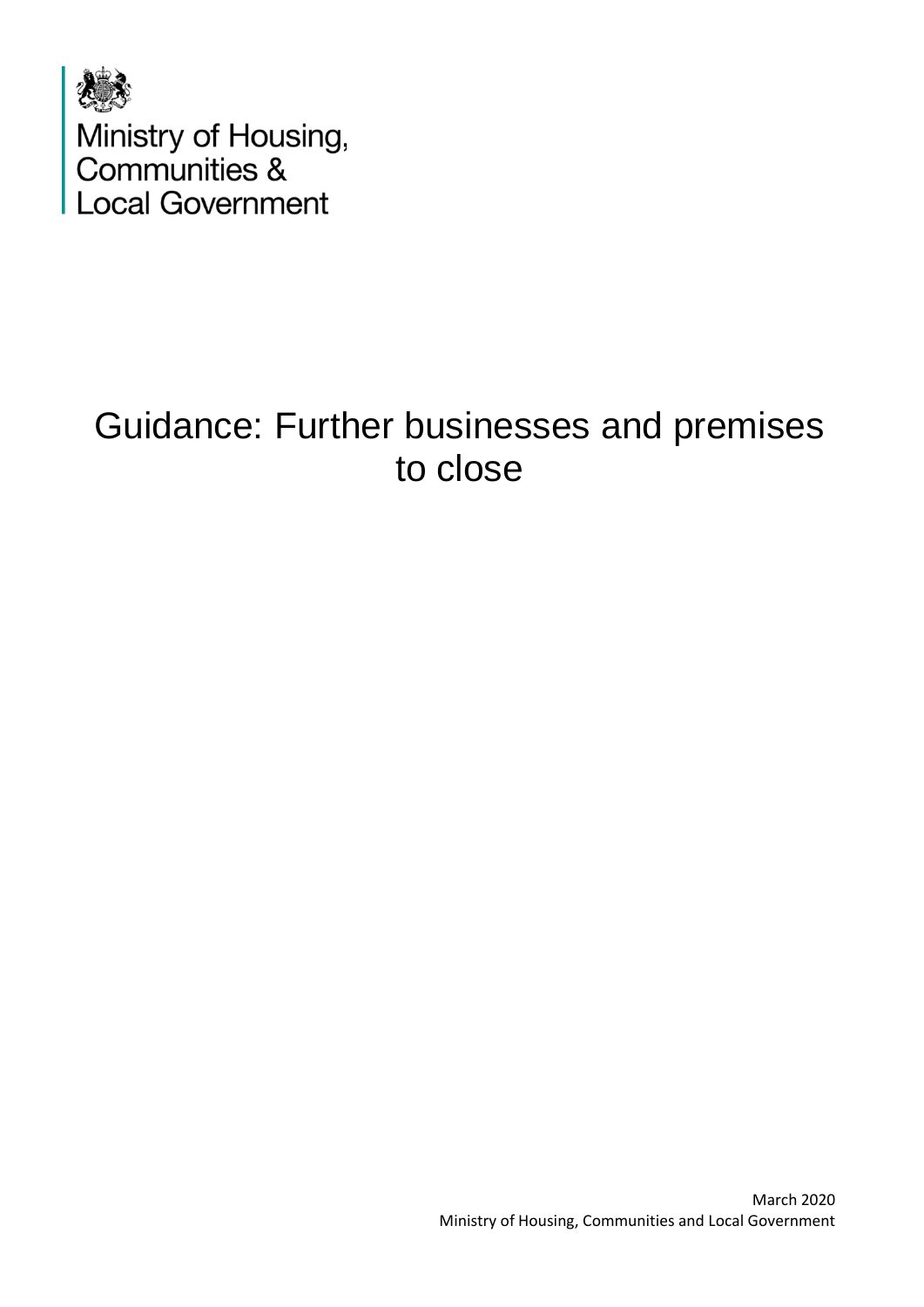

*© Crown copyright, 2020*

*Copyright in the typographical arrangement rests with the Crown.*

You may re-use this information (not including logos) free of charge in any format or medium, under the terms of the Open Government Licence. To view this licence visit <http://www.nationalarchives.gov.uk/doc/open-government-licence/version/3/>

This document/publication is also available on our website at [www.gov.uk/mhclg](http://www.gov.uk/mhclg)

If you have any enquiries regarding this document/publication, complete the form at <http://forms.communities.gov.uk/> or write to us at:

Ministry of Housing, Communities and Local Government Fry Building 2 Marsham Street London SW1P 4DF Telephone: 030 3444 0000

For all our latest news and updates follow us on Twitter:<https://twitter.com/mhclg>

March 2020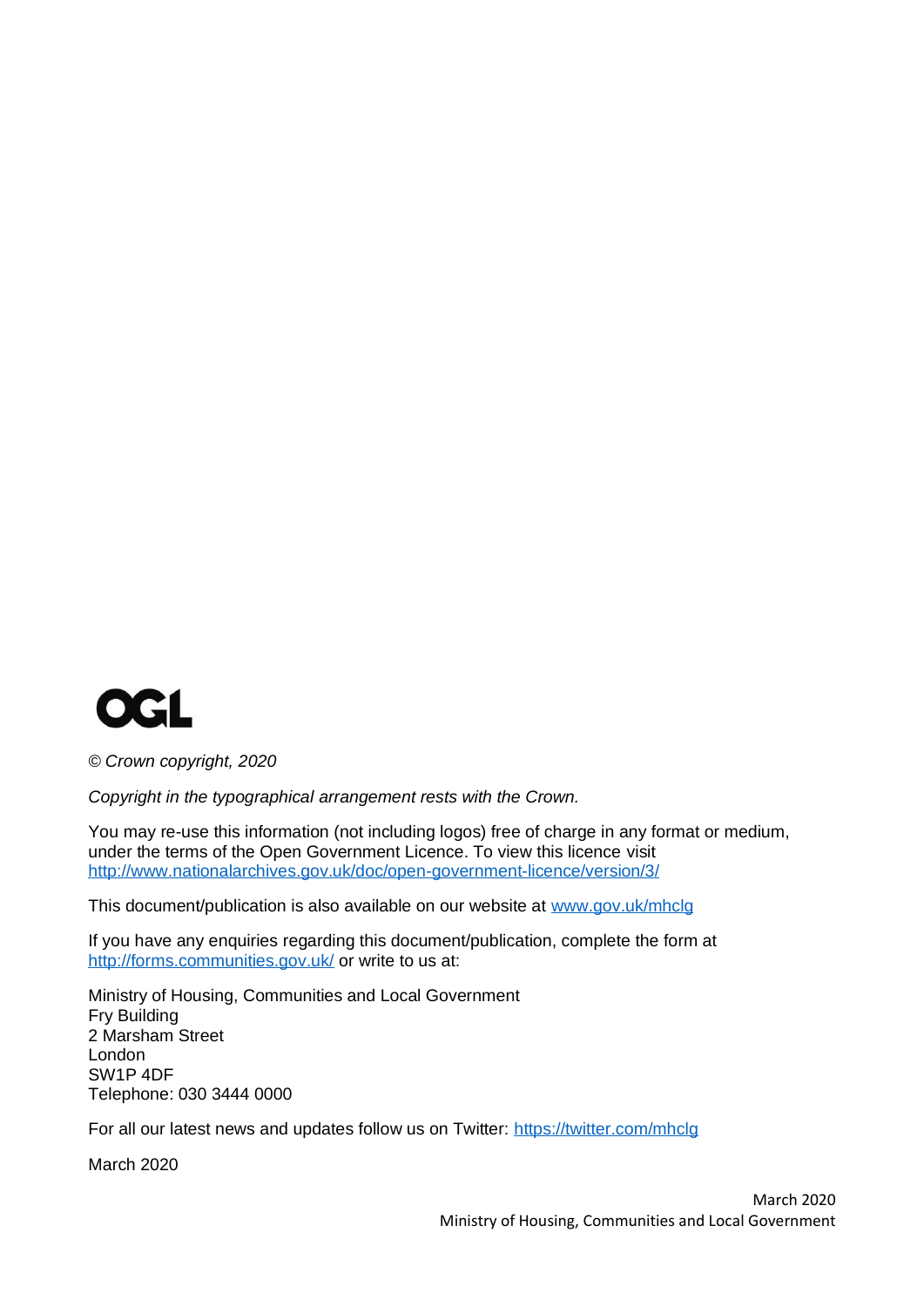## **GOV.UK GUIDANCE**

## **FURTHER BUSINESSES AND PREMISES TO CLOSE**

As a country, we all need to do what we can to reduce the spread of coronavirus.

That is why the government has given clear guidance on [self-isolation,](https://www.nhs.uk/conditions/coronavirus-covid-19/self-isolation-advice/) staying at home and [away from others,](https://www.gov.uk/government/publications/covid-19-stay-at-home-guidance) and asked that [schools](https://www.gov.uk/government/publications/coronavirus-covid-19-maintaining-educational-provision/guidance-for-schools-colleges-and-local-authorities-on-maintaining-educational-provision) only remain open for those children who absolutely need to attend.

On 23 March the Government, stepped up measures to prevent the spread of coronavirus and save lives. All non-essential premises must now close. Takeaway and delivery services may remain open and operational in line with guidance on Friday 20 March. Online retail is still open and encouraged and postal and delivery service will run as normal.

Retail and public premises which we expect to remain open must:

- Ensure a distance of two meters between customers and shop assistants; and
- Let people enter the shop only in small groups, to ensure that spaces are not crowded.
- Queue control is required outside of shops and other essential premises that remain open.

Parks will remain open but only for individuals and households to exercise once a day. Communal spaces within parks such as playgrounds and football pitches will be closed.

#### **Non-essential businesses and premises must now shut**

| <b>Business, premises or place</b>                                      | <b>Exceptions</b>                                                                                                                                                                                                                                                                                                |
|-------------------------------------------------------------------------|------------------------------------------------------------------------------------------------------------------------------------------------------------------------------------------------------------------------------------------------------------------------------------------------------------------|
| <b>Food and drink</b>                                                   |                                                                                                                                                                                                                                                                                                                  |
| Restaurants                                                             | Food delivery and takeaway can remain                                                                                                                                                                                                                                                                            |
|                                                                         | operational.                                                                                                                                                                                                                                                                                                     |
| Cafes, including workplace canteens                                     | Food delivery and takeaway can remain<br>operational.                                                                                                                                                                                                                                                            |
|                                                                         | Cafés or canteens at hospitals, care homes                                                                                                                                                                                                                                                                       |
|                                                                         | or schools; prison and military canteens;                                                                                                                                                                                                                                                                        |
|                                                                         | services providing food or drink to the                                                                                                                                                                                                                                                                          |
|                                                                         | homeless.                                                                                                                                                                                                                                                                                                        |
| <b>Public houses</b>                                                    |                                                                                                                                                                                                                                                                                                                  |
| Bars and nightclubs, including bars in hotels                           |                                                                                                                                                                                                                                                                                                                  |
| or members' clubs                                                       |                                                                                                                                                                                                                                                                                                                  |
| Retail                                                                  |                                                                                                                                                                                                                                                                                                                  |
| Hair, beauty and nail salons, including<br>piercing and tattoo parlours |                                                                                                                                                                                                                                                                                                                  |
| Massage parlours                                                        |                                                                                                                                                                                                                                                                                                                  |
| All retail with notable exceptions                                      | Supermarkets and other food shops, health<br>shops, pharmacies including non-<br>dispensing pharmacies, petrol stations,<br>bicycle shops, home and hardware shops,<br>laundrettes and dry cleaners, bicycle shops,<br>garages, car rentals, pet shops, corner<br>shops, newsagents, post offices, and<br>banks. |

#### **The following businesses and premises must remain closed**: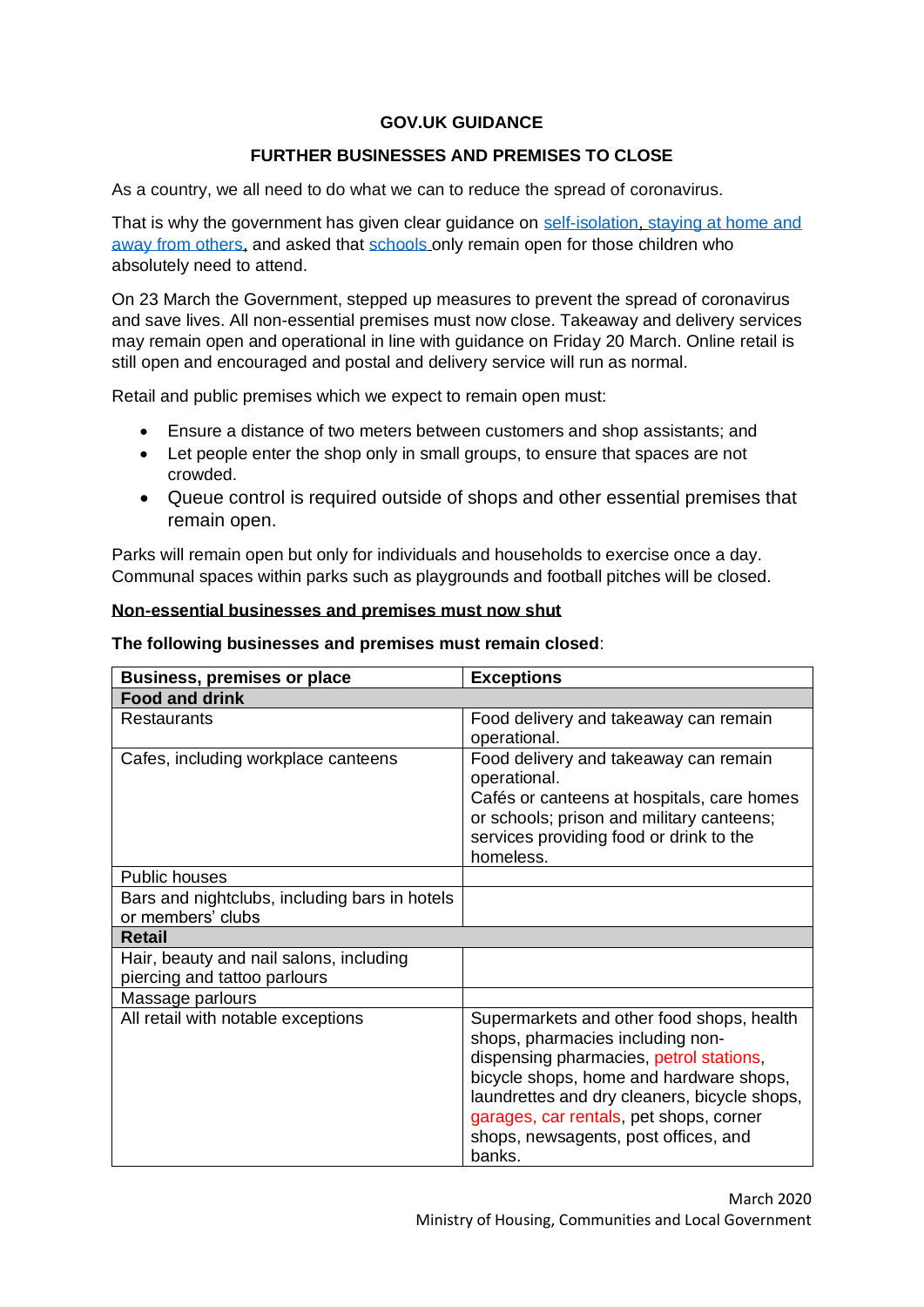| Outdoor and indoor markets                                                                                    | Market stalls which offer essential retail,<br>such as grocery and food.                                                                                                                                                                      |
|---------------------------------------------------------------------------------------------------------------|-----------------------------------------------------------------------------------------------------------------------------------------------------------------------------------------------------------------------------------------------|
| <b>Auction houses</b>                                                                                         |                                                                                                                                                                                                                                               |
| Car showrooms                                                                                                 |                                                                                                                                                                                                                                               |
| <b>Hotels</b>                                                                                                 |                                                                                                                                                                                                                                               |
| Hotels, hostels, BnBs, campsites and<br>boarding houses for commercial use                                    | Where people live in these as interim<br>abodes whilst their primary residence is<br>unavailable they may continue to do so.<br>Key workers can continue to stay in hotels<br>or similar where required.                                      |
|                                                                                                               |                                                                                                                                                                                                                                               |
| Caravan parks/sites for commercial uses                                                                       | Where people live permanently in caravan<br>parks or are staying in caravan parks as<br>interim abodes where their primary<br>residence is not available, they may<br>continue to do so.                                                      |
| <b>Non-residential institutions</b>                                                                           |                                                                                                                                                                                                                                               |
| Libraries                                                                                                     |                                                                                                                                                                                                                                               |
| Community centres, youth centres and<br>similar                                                               | Facilities may remain open for the purpose<br>of hosting essential voluntary or public<br>services, such as food banks or homeless<br>services.<br>We will do everything to support vulnerable<br>people who are without a network of friends |
| Places of worship for services                                                                                | and families.<br>Funerals following the social distancing<br>guidance; places of worship should remain<br>open for solitary prayer.<br>Live streaming of a service without<br>audience would be permissible.                                  |
| Cinemas, theatres and concert halls                                                                           | Live streaming of a performance by a small<br>group could be permissible with social<br>distancing observed.                                                                                                                                  |
| <b>Assembly and leisure</b>                                                                                   |                                                                                                                                                                                                                                               |
| Museums and galleries                                                                                         |                                                                                                                                                                                                                                               |
| Bingo halls, casinos and betting shops                                                                        |                                                                                                                                                                                                                                               |
| Spas                                                                                                          |                                                                                                                                                                                                                                               |
| Skating rinks                                                                                                 |                                                                                                                                                                                                                                               |
| Fitness studios, gyms, swimming pools or                                                                      |                                                                                                                                                                                                                                               |
| other indoor leisure centres                                                                                  |                                                                                                                                                                                                                                               |
| Arcades, bowling alleys, soft play centres<br>and similar                                                     |                                                                                                                                                                                                                                               |
| <b>Outdoor recreation</b>                                                                                     |                                                                                                                                                                                                                                               |
| Enclosed spaces in parks, including<br>playgrounds, sports courts and pitches, and<br>outdoor gyms or similar |                                                                                                                                                                                                                                               |

These premises and other venues must close as they involve prolonged close social contact, which increases the chances of infection spreading.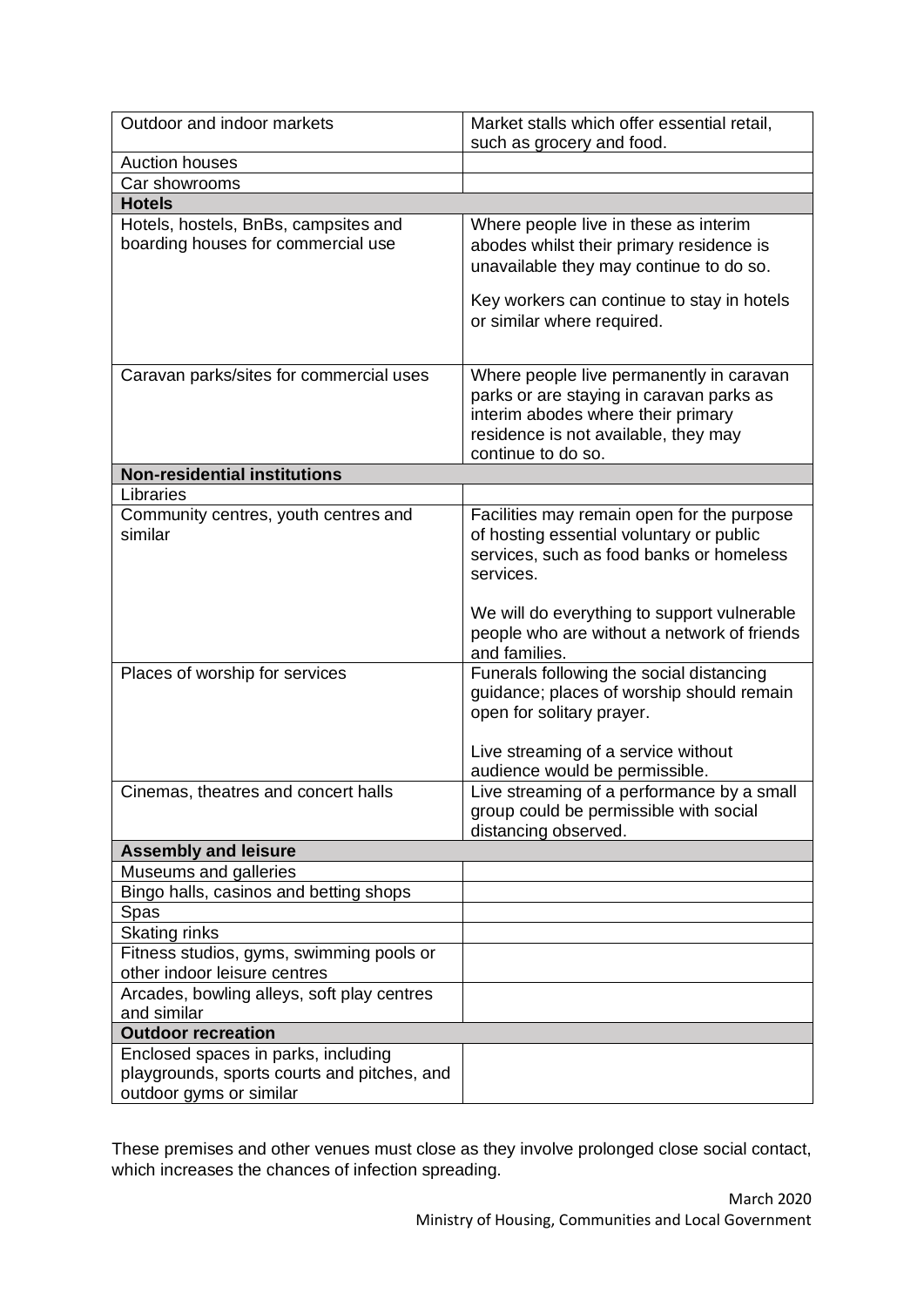### **Takeaway and delivery facilities should remain open and operational.**

This means people can continue to enter premises to access takeaway services, including delivery drivers. Planning regulation will be changed to enable restaurants, cafes and pubs which do not currently offer delivery and hot food takeaway to do so. This will be clearly communicated by the government when in effect. People must not consumer food or drinks on site at restaurants, cafes or pubs whilst waiting for takeaway food,

Those venues offering takeaway or delivery services must not include alcoholic beverages in this list if their license does not already permit.

#### **Length of closure**

We are asking the businesses and premises and other venues outlined above **not to open for trade from close of trade 23 March 2020.** 

The Government will look again at these measures in three weeks, and relax them if the evidence shows this is possible.

## **Compliance**

Everyone is instructed to comply with the rules issued by the government in relation to coronavirus, in order to protect both themselves and others.

As of 2pm on 21 March 2020, **closures on the original list from 20th March are now enforceable by law** in England and Wales due to the threat to public health. The government will extend the law and enforcement powers to include the new list of premises for closure. Further measures on enforcement could be taken following the passage of the Coronavirus Bill through parliament.

A business operating in contravention of the Health Protection (Coronavirus, Business Closures) Regulations 2020 will be committing an offence. As agreed with the devolved administrations, these measures will be extended to Scotland and Northern Ireland by Ministerial Direction once the Coronavirus Bill is in force.

Environmental Health and Trading Standards officers will monitor compliance with these regulations, with police support provided if appropriate. Businesses and premises that breach them will be subject to **prohibition notices,** and potentially **unlimited fines.**

## **Financial Support**

Her Majesty's Treasury also [announced](https://www.gov.uk/government/speeches/the-chancellor-rishi-sunak-provides-an-updated-statement-on-coronavirus) on 20 March 2020 a comprehensive series of measures supporting wages, cash-flow for businesses, and the welfare system.

#### **Business support**

In England, under the Retail, Hospitality and Leisure Grant (RHLG) announced on Monday March 16, businesses and premises in England in the retail, hospitality and leisure sectors will be eligible for cash grants of up to £25,000 per property.

Eligible businesses in these sectors with a property that has a rateable value of up to £15,000 will receive a grant of £10,000. Eligible businesses and premises in these sectors with a property that has a rateable value of between £15,001 and £51,000 will receive a grant of £25,000. Businesses with a rateable value of over £51,000 are not included in this scheme. For more information please visit [gov.uk.](https://www.gov.uk/government/publications/guidance-to-employers-and-businesses-about-covid-19/covid-19-support-for-businesses#support-for-businesses-that-pay-business-rates)

#### **Business rates**